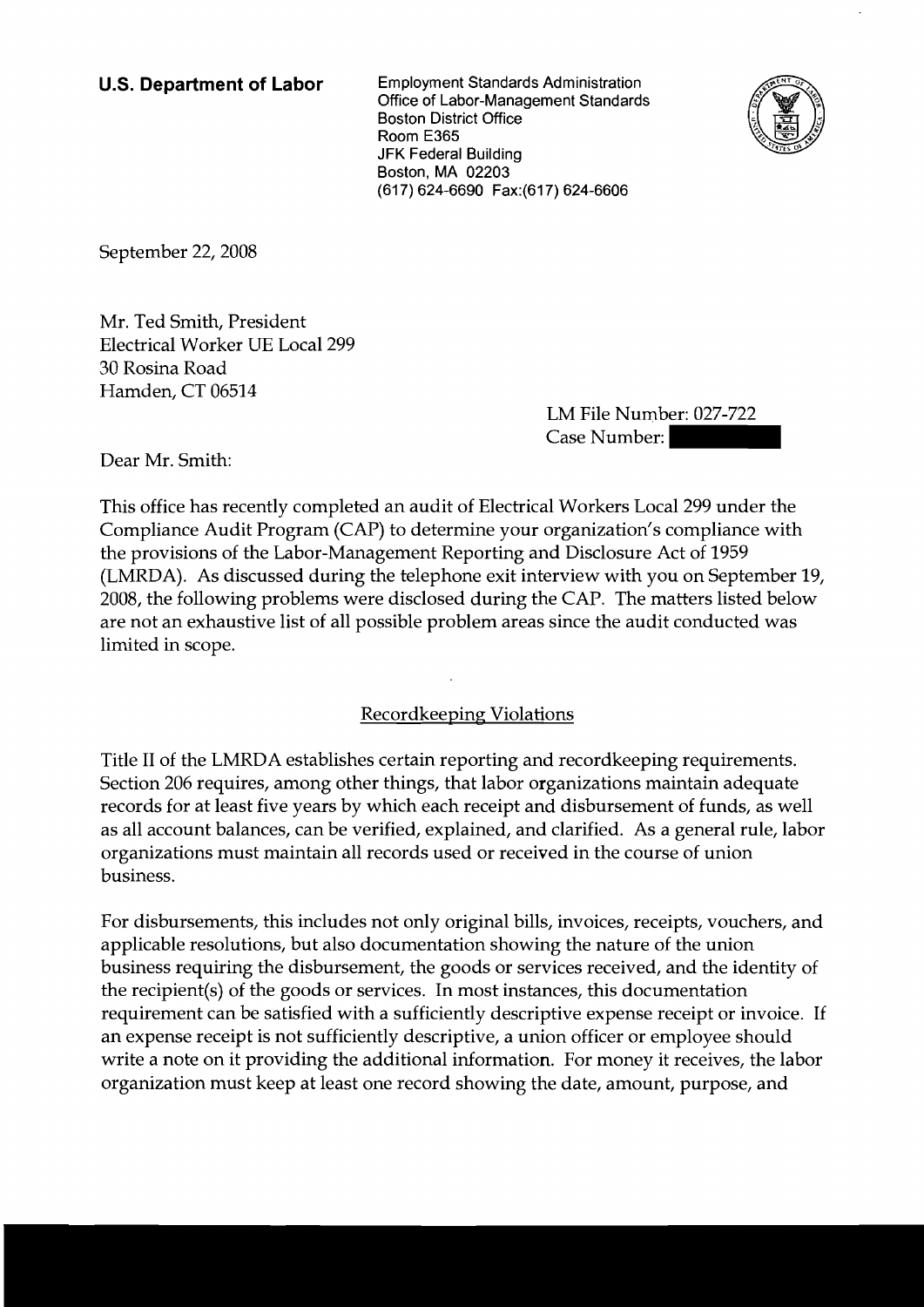Mr. Ted Smith September 22, 2008 Page 2 of 4

source of that money. The labor organization must also retain bank records for all accounts.

The audit of Electrical Workers Local 299's 2006 records revealed the following recordkeeping violations:

1. Failure to Record Receipts and Disbursements

Local 299 failed to keep a receipts/disbursements journal. The local used the bank statements as their receipts/disbursements record. Union receipts records must include an adequate identification of all money the union receives. The records should show the date and amount received, and the source of the money. The LM-4 instructions for Items 16 and 17 state that the labor organization must record receipts and disbursements made during the reporting period. Failure to record receipts and disbursements when actually received and disbursed could result in the union reporting receipts and disbursements for a different year than when received or disbursed.

## 2. Lost Wages

Local 299 did not retain adequate documentation for lost wage reimbursement payments to union officers and employees in two instances. The union must maintain records in support of lost wage claims that identify each date lost wages were incurred, the number of hours lost on each date, the applicable rate of pay, and a description of the union business conducted. The OLMS audit found that Local 299 retained lost time vouchers for Acting President Ted Smith and local member **Fig. 3. However, both vouchers failed to record a specific reason for** the lost time (vouchers noted only union business) and one voucher failed to note the number of hours of lost time and the hourly rate of pay.

Based on your assurance that Local 299 will retain adequate documentation in the future, OLMS will take no further enforcement action at this time regarding the above violations.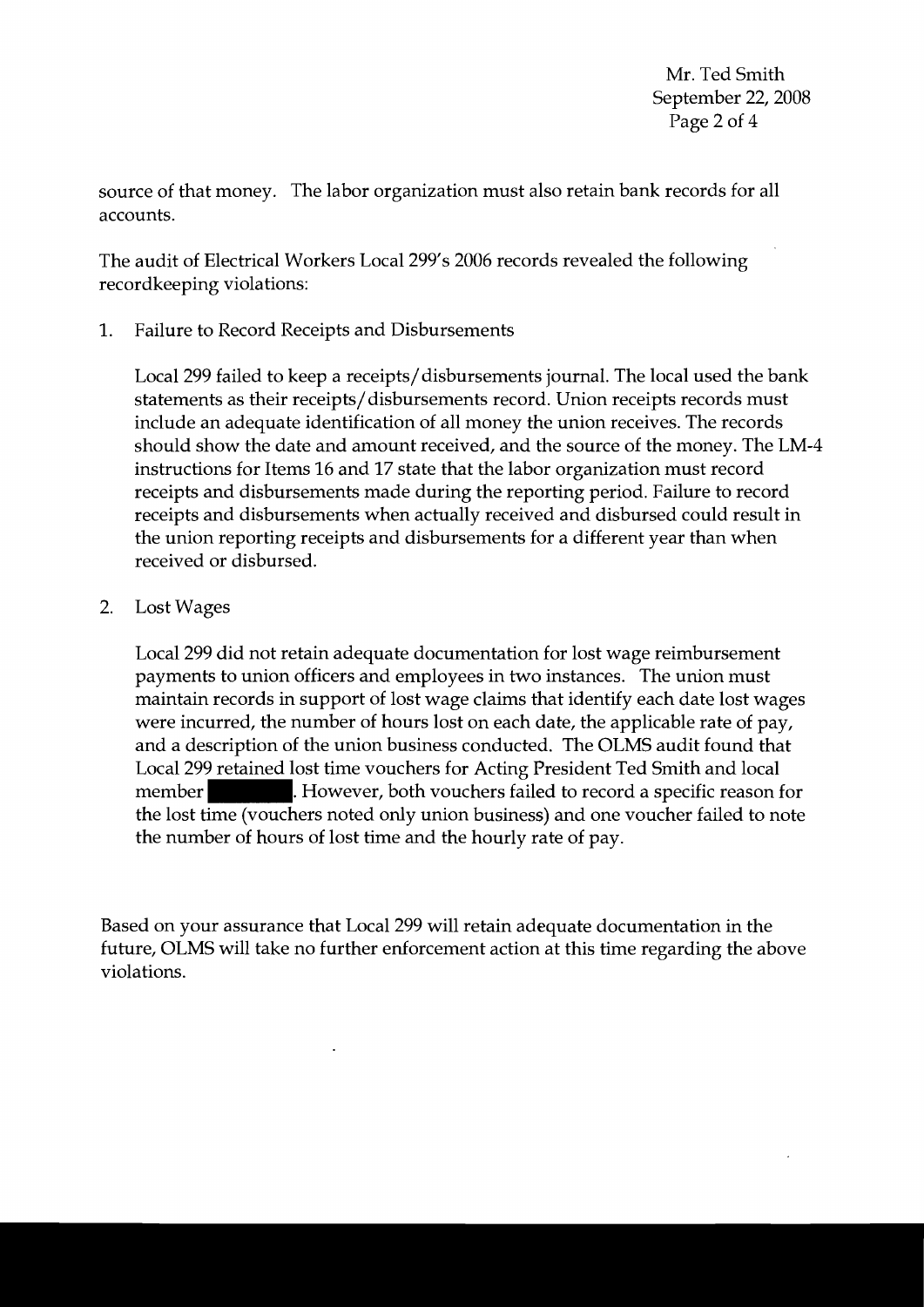Mr. Ted Smith September 22, 2008 Page 3 of 4

## **Reporting Violations**

The audit disclosed a violation of LMRDA Section 201(b), which requires labor organizations to file annual financial reports accurately disclosing their financial condition and operations. The Labor Organization Annual Report LM-4 filed by Local 299 for fiscal year ending December 31,2006, was deficient in the following area:

1. Disbursements To Officers

Local 299 did not report lost time and reimbursements to officers totaling at least \$175.14 in Item 18 (Total payments to officers and employees during the reporting period to include gross salaries, lost time, allowances, expenses etc.). It appears that the disbursements were reported in Item 17 (Disbursements made by the organization during the reporting period to include per capita tax, loans made, net payments to officers, payments for office supplies, etc.).

2. Disbursements and Receipts

Local 299 over reported disbursements for the reporting period in Item 17 (Total disbursements made by the organization for the reporting period). The local reported \$4,076 but actually disbursed \$3,419. It appears that the local erronously reported a \$600 check written on December 30,2005 and cashed on January 6,2006, as a 2006 disbursement.

Local 299 under reported receipts in Item 16 (Total receipts for the organization during the reporting period). The local reported \$3,692 but the bank statements and employer dues payment records indicate the local had \$4,855.77 in receipts for the audit year ending December 31,2006. The reporting error appears to be as a result of the CPA completing the LM-4 with no local receipts/disbursement journal and incomplete bank records.

I am not requiring that Local 299 file an amended report for 2006 to correct the deficient items, but Local 299 has agreed to properly report the deficient items on all future report it files with OLMS. In addition, the audit revealed that Local 299's LM-4 report for fiscal year ending December 31,2007 is delinquent. I am requiring that Local 299 file a Form LM-4 for the fiscal year ending December 31,2007 to clear the delinquency not later than November 3,2008.